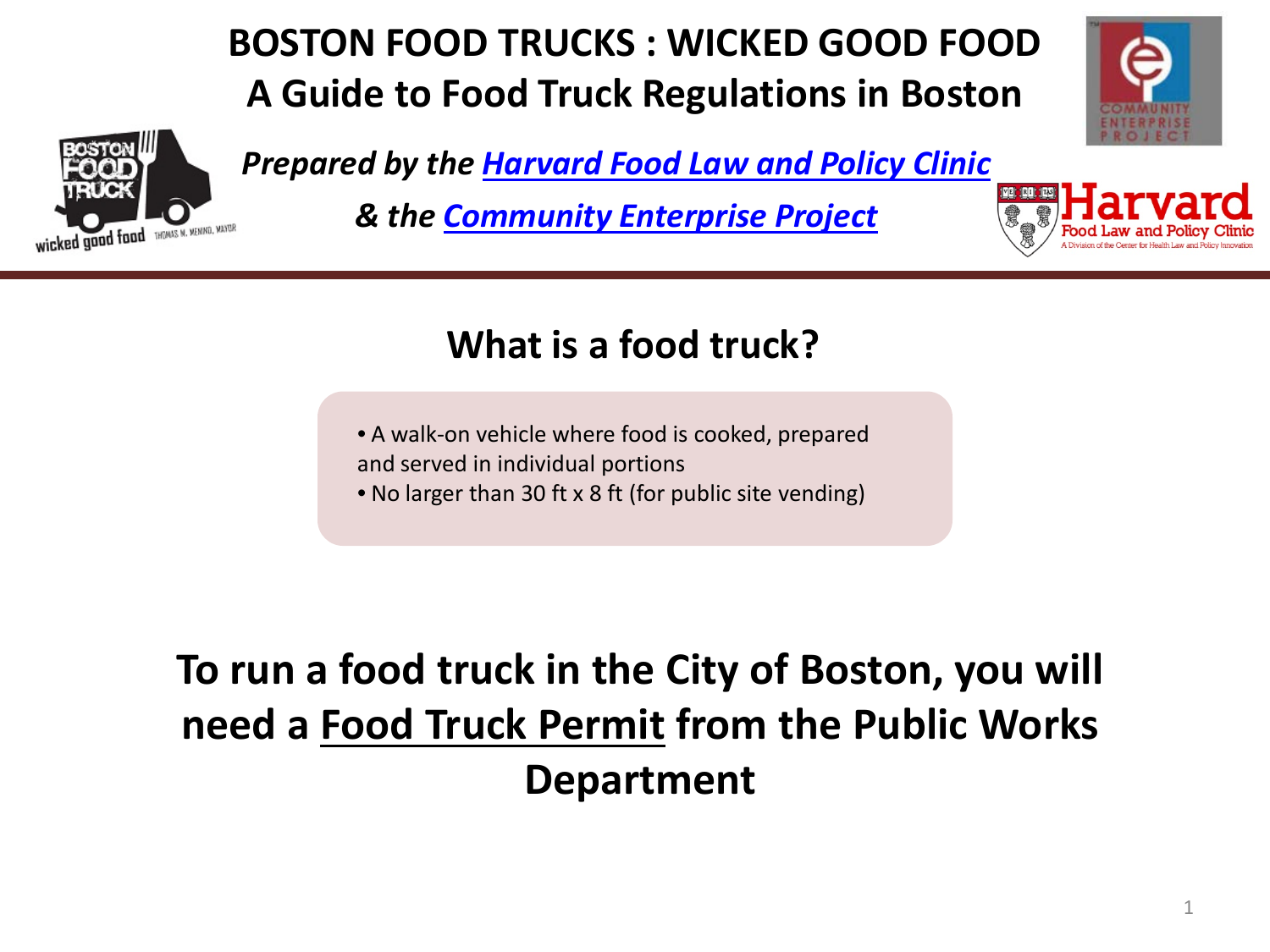

All six operating permits are required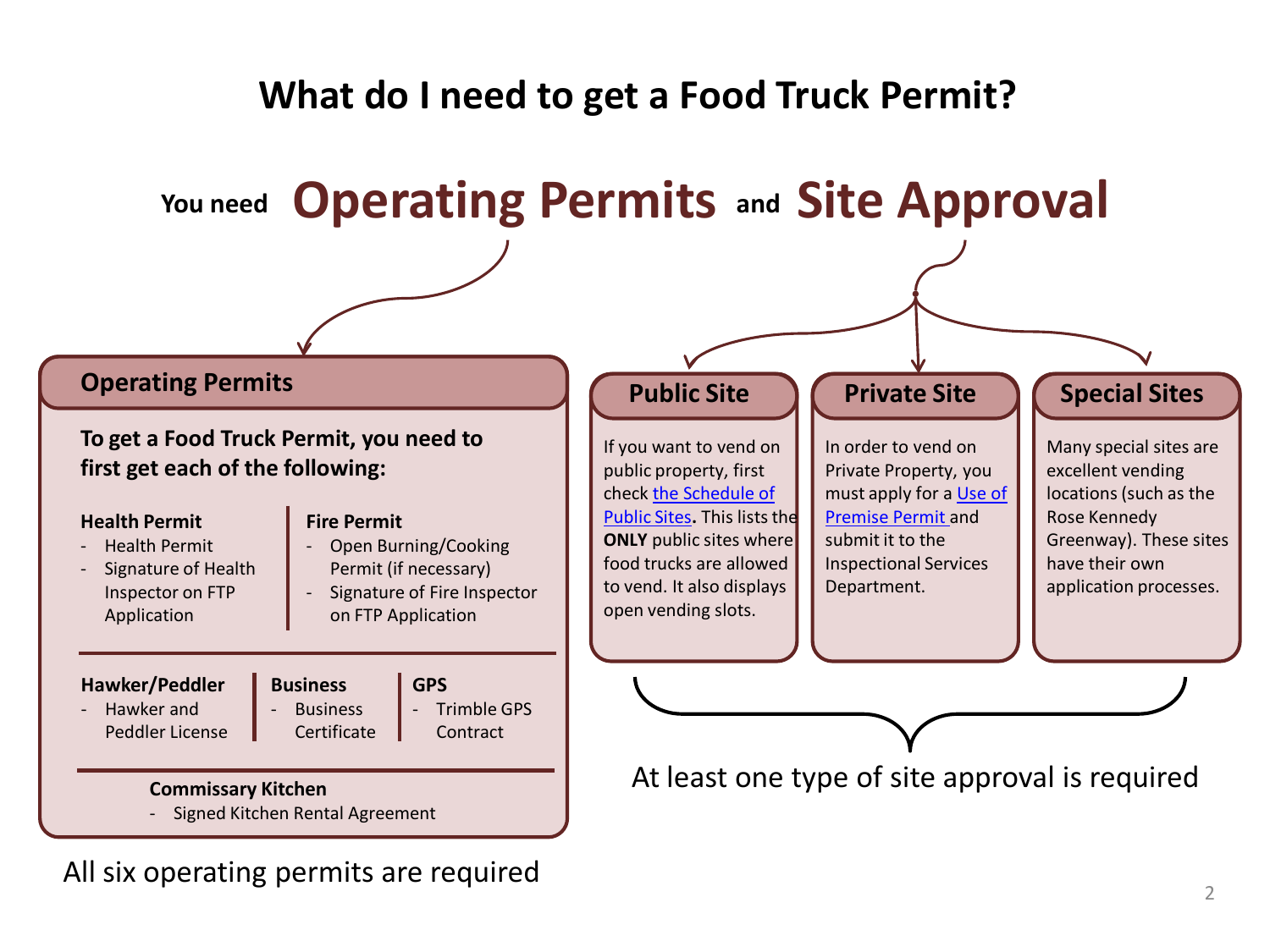# **Health Permit from ISD To get a food truck permit, you need… Page Checklist**

 **Health Permit**

 **Signature of a Health Inspector on FTP Application**

#### **Reviewing your plan before you build your truck**

The City encourages vendors to review their construction and operation plans with a Health Inspector before building their trucks. To schedule a plan review, call Tom McAdams at 617-961-3293.

Bring the following to the review:

- 1) Equipment plans and specifications (including [Plan Review Form\)](http://www.cityofboston.gov/Images_Documents/ISD_Mobile_Food_Establishment_Plan_Review_KD_tcm3-25600.pdf)
- 2) Completed [Health Permit Application](http://www.cityofboston.gov/Images_Documents/Mobile Food Establishment Plan Review Form. McAdams._tcm3-33294.pdf) (contains relevant information about the type of cooking you will do)
- 3) Sample Menu (this influences the layout of the kitchen)

**Cost**: \$100 (includes cost of a one-year health permit after successful inspection)

#### **Getting a Health Permit after you've built your truck**

Call Tom McAdams at 617-961-3293 to make an inspection appointment. Food truck inspections are available from 8:00 to 9:30 am Monday to Friday at 1010 Massachusetts Avenue. If your truck passes the inspection, you will receive a **Health Permit** and **the signature of the Health Inspector** on your FTP Application.

Make sure to bring the following to the inspection:

1)Sample Menu

2)Proof of Commissary Kitchen (e.g. lease agreement)

3)Proof that at least one person working on your truck is a [Certified Food Protection Manager](http://www.cityofboston.gov/isd/health/fmcert.asp)

4)[Use of Premise Permit](http://www.cityofboston.gov/isd/building/premises.asp) *(Only required if vending on a private site – see Vending on a private site for more information on acquiring a Use of Premise Permit)*

5)Completed [Health Permit Application](http://www.cityofboston.gov/Images_Documents/Mobile Food Establishment Plan Review Form. McAdams._tcm3-33294.pdf)

6)In-Progress [Food Truck Permit Application](http://www.cityofboston.gov/Images_Documents/2013 Food Truck Permit Application Fillable_tcm3-25641.pdf)

Your food truck must meet the health standards set out in [105 CMR 590.000](http://www.mass.gov/eohhs/docs/dph/regs/105cmr590.pdf) **(esp. pages 3583-84)** and the [1999 Federal Food Code,](http://www.cityofboston.gov/Images_Documents/Reference - Federal Food Code Relevant Sections_tcm3-18976.pdf) which is enforced in Massachusetts.

**Cost**: \$100 for a one-year health permit (no charge if you already paid during a plan review)

You must renew your health permit every year or whenever you modify your truck.

#### **Modifying your truck**

If you plan to modify your truck, get in touch with ISD. Contact Tom McAdams at 617-961-3293 to determine if a plan review is necessary.

Bring the following to the review:

- 1) Equipment plans and specifications (Including [Form\)](http://www.cityofboston.gov/Images_Documents/ISD_Mobile_Food_Establishment_Plan_Review_KD_tcm3-25600.pdf)
- 2) Sample Menu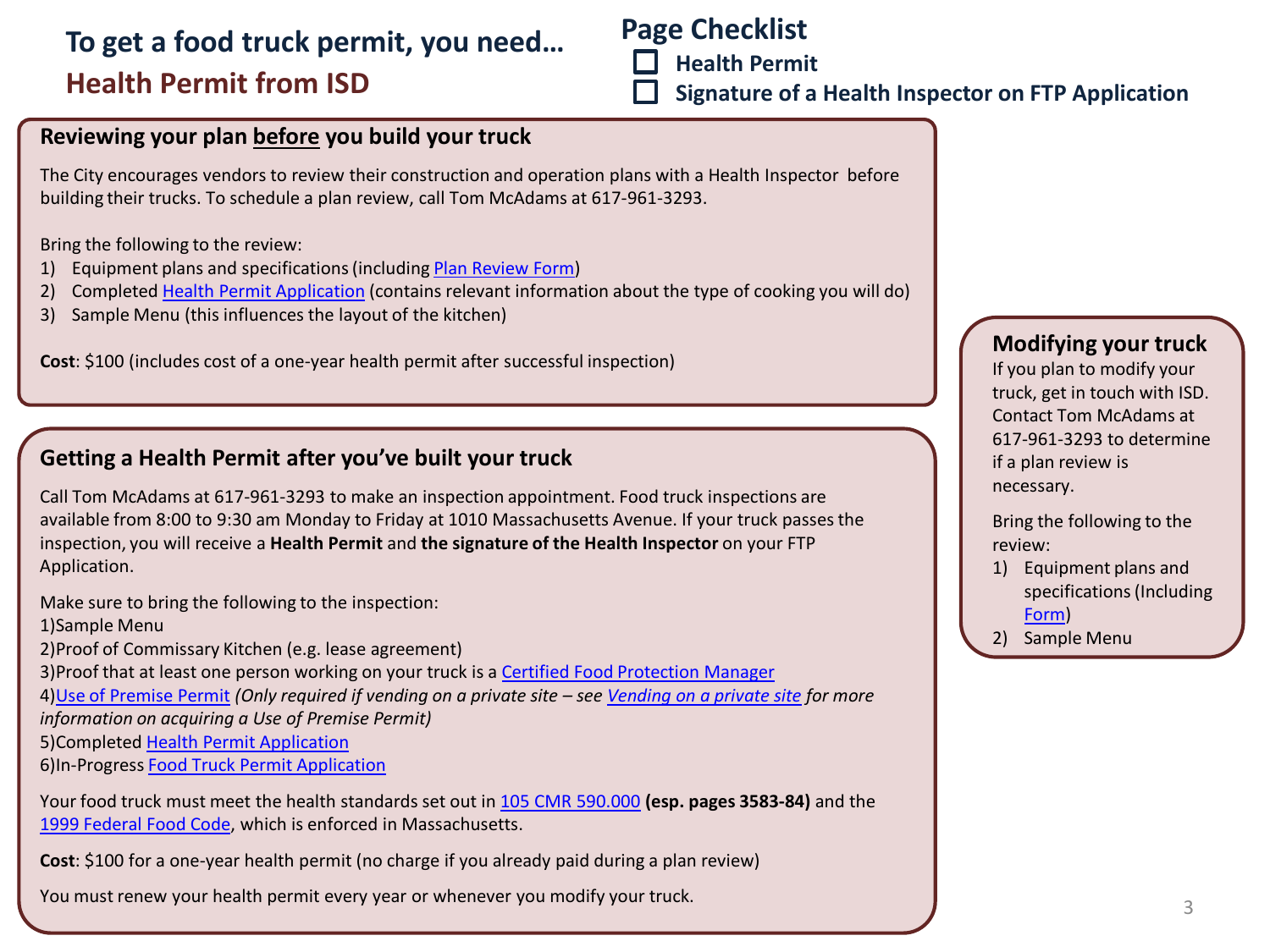**To get a food truck permit, you need (continued)…**

## **Checklist from this page**

 **Open Burning/Cooking Permit (if applicable)**

 **Signature of a Fire Inspector on FTP Application**

 **Hawker and Peddler License for one person working on** 

you must have:

and power your truck.

 **the truck**

# **Fire Permit**

#### **Getting your truck fire inspected**

The Boston Fire Department will inspect your truck for fire hazards during your health inspection. All you have to do is schedule the health inspection. You will receive an **Open Burning/Cooking Permit** (if applicable) and **the signature of a Fire Inspector** on your FTP Application.

Bring the following to the inspection:

- 1) If applicable, a completed [Application for Open Burning/Cooking Operations](http://www.cityofboston.gov/Images_Documents/Application for Open Burning-Cooking Operations_tcm3-17553.pdf)
- 2) In-Progress [Food Truck Permit Application](http://www.cityofboston.gov/Images_Documents/2012 Food Truck Permit Application-4-12_tcm3-25641.pdf)

**Cost**: \$110 (annual fee)

You must renew your Open Burning/Cooking Permit every year.

# **Hawker/Peddler**

#### **Getting Hawker and Peddler Licenses**

Everyone who handles money on your food truck needs a **Hawker and Peddler License**. Each money-handler must fill out a [Hawker and Peddler License Application](http://www.mass.gov/ocabr/docs/dos/hp-renewal-form-2002.pdf) and have his or her local Police Chief sign the Certificate of Character. **However, you need only present one Hawker and Peddler License** (belonging to yourself or an employee who will work on your truck) **to apply for a Food Truck Permit.** Submit applications to the Director of Standards, One Ashburton Place, Room 1115.

**Cost**: \$62 per license (annual fee)

Every person handling money on your food truck must renew his or her Hawker and Peddler License every year.



**When you need an Open Burning/Cooking Permit**

If using propane or an open flame,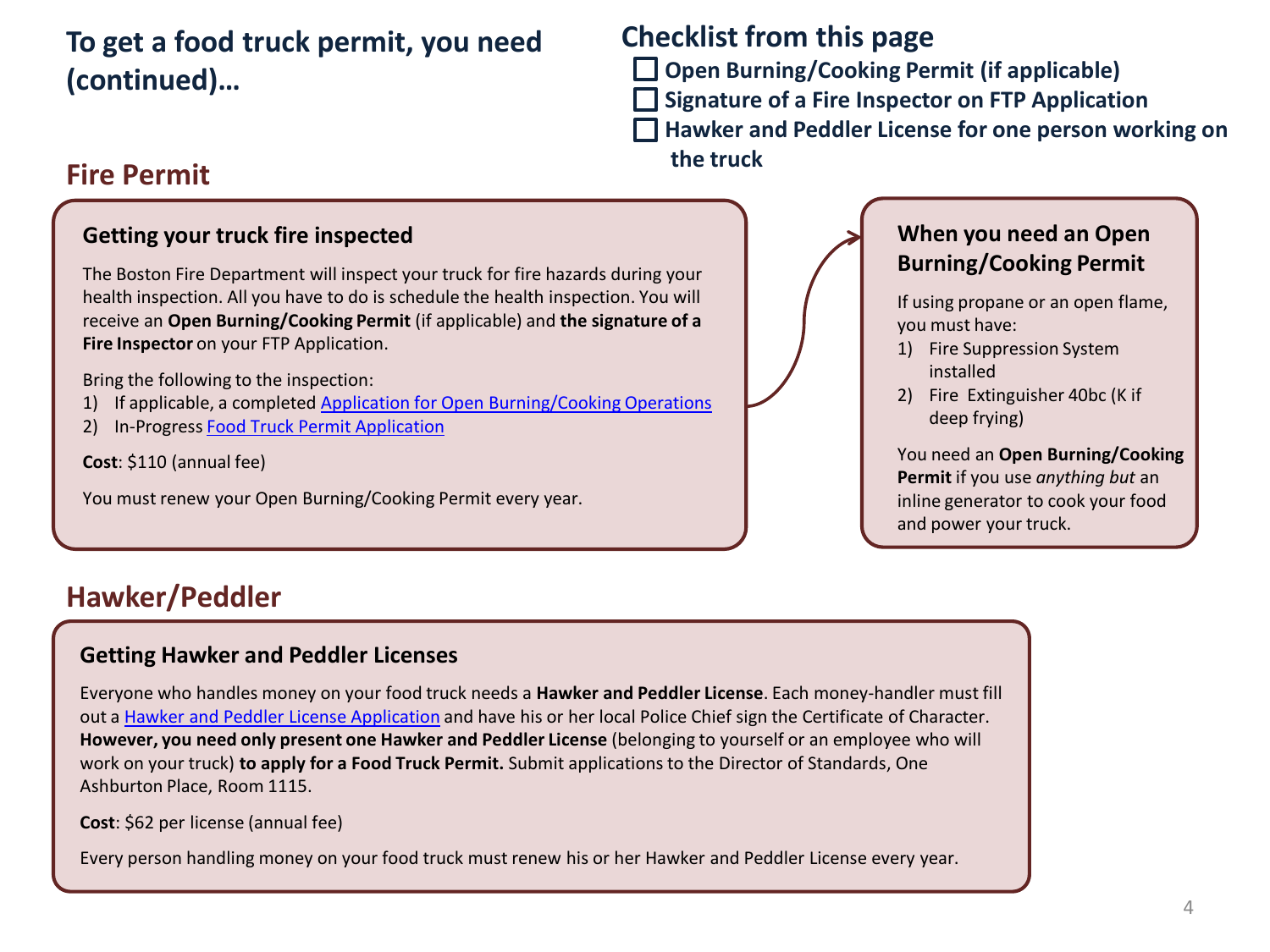# **To get a food truck permit, you need (continued)…**

## **Checklist from this page Trimble GPS Contract**

## **Trimble GPS Contract**

- GPS will allow people to check on the City of Boston's website to see when and where your truck is open
- The public will not have access to your whereabouts at all times; only at the times you are vending

#### To get a **Trimble GPS Contract**, complete

- 1. [Trimble GPS Contract](http://www.cityofboston.gov/business/mobile/gps.asp)
- 2. Trimble Credit Application Form
- 3. [Trimble Shipping and Billing Form](http://www.cityofboston.gov/business/mobile/gps.asp)
- 4. First page of [Food Truck Permit Application \(](http://www.cityofboston.gov/Images_Documents/2013 Food Truck Permit Application Fillable_tcm3-25641.pdf)needs your signature but does not need any of the other signatures)
- Send all completed documents to Brenda Syzonenko brenda\_syzonenko@trimble.com or FAX 408-954- 6743.
- An installer will contact you to arrange installation of the GPS device on your food truck. **Do not** take the GPS out of its box – the installer will do this.
- 5. After contracting with Trimble, complete the [Sprint](http://www.cityofboston.gov/Images_Documents/SPRINT New Vendor Account Form_tcm3-25763.pdf)  [New Vendor Account form](http://www.cityofboston.gov/Images_Documents/SPRINT New Vendor Account Form_tcm3-25763.pdf) and send it to Eric Hagan [eric.hagan@sprint.com](mailto:eric.hagan@sprint.com) or FAX 617-507-6336
	- Where account form asks for driver's license number, you may place your business tax ID #

 After contracting with Trimble, complete the [Sprint New Vendor Account form](http://www.cityofboston.gov/Images_Documents/SPRINT New Vendor Account Form_tcm3-25763.pdf) and send it to Eric Hagan [eric.hagan@sprint.com](mailto:eric.hagan@sprint.com) or FAX 617-507-6336

> • Where account form asks for driver's license number, you may place your business tax ID #

#### **Estimated Cost of GPS Equipment:**

**\$299 Trimble GPS Equipment Fee \$89 Trimble Installation Fee (one time fee) \$35/month Sprint Data Plan**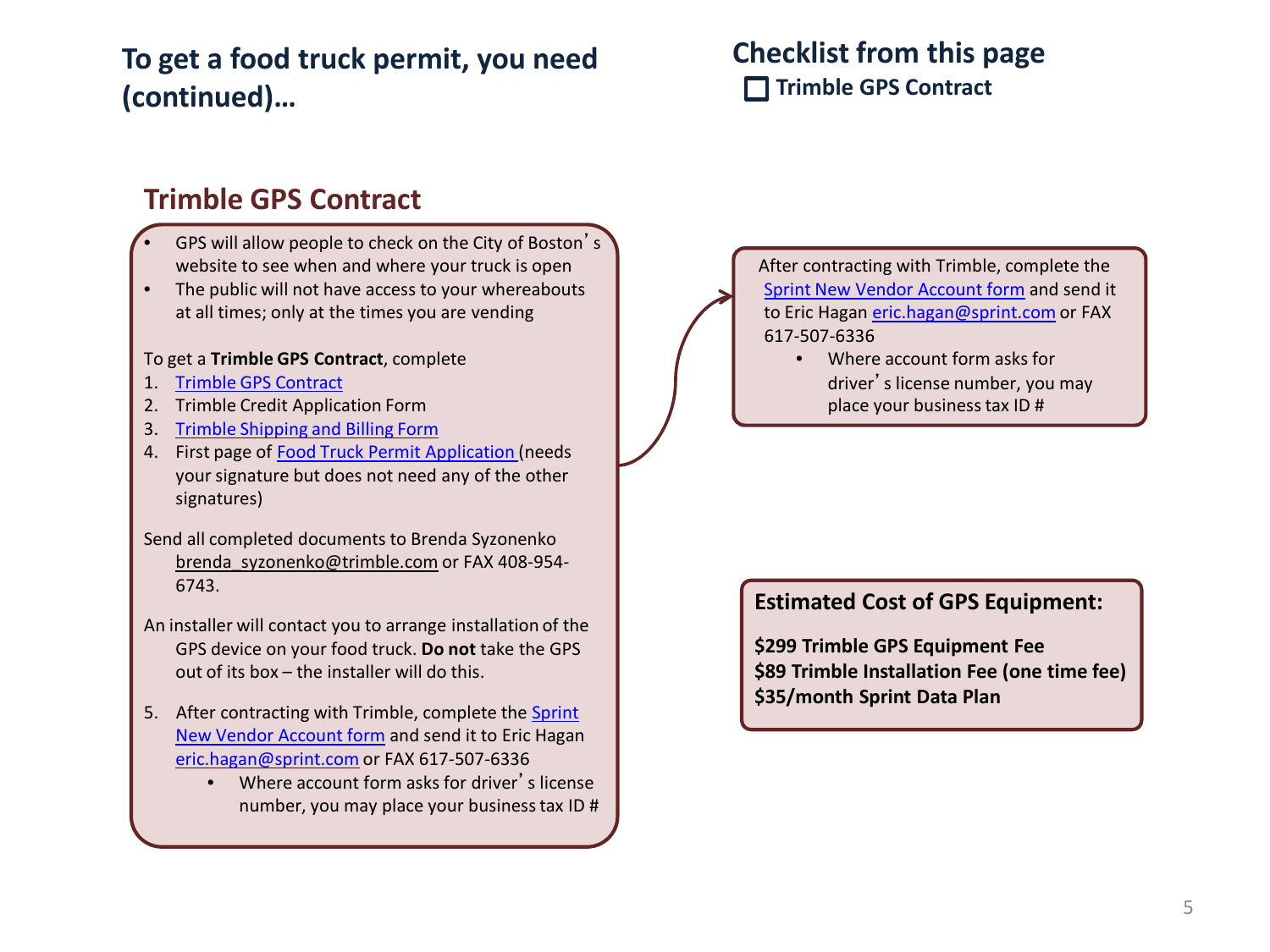# **To get a food truck permit, you need (continued)…**

## **Business Certificate**

#### **Getting a Business Certificate**

**If your permanent business location is** *in* **Boston:** Complete a [City of Boston Business Certificate Application](http://www.cityofboston.gov/Images_Documents/New Business Certificate_1001_9-12-2012_tcm3-18726.pdf) to get a **Business Certificate**. Enter the address of your commissary, office or other permanent location as your business address and list your vending locations on a separate sheet of paper. Submit the application and the list of vending locations to Boston City Hall, One City Hall Square, Room 601. **Cost** (Boston)**: \$65**

**If your permanent business location is** *outside* **of Boston:**  Apply for a business permit in the town of your permanent business location (commissary, office, or other location). Business certificate costs vary by city (between \$20-\$100)

[Cambridge Business Certificate](http://www2.cambridgema.gov/CityOfCambridge_Content/documents/forms/business_certificate.pdf) [Somerville Business Certificate](http://www.somervillema.gov/sites/default/files/documents/BusinessCertificate.pdf) [Framingham Business Certificate](http://www.framinghamma.gov/DocumentCenter/Home/View/1514) [Newton Business Certificate](http://www.newtonma.gov/civicax/filebank/documents/46091) [Peabody Business Certificate](http://www.peabody-ma.gov/city clerk/Business Certificate0001.pdf) [Waltham Business Certificate](http://www.city.waltham.ma.us/sites/walthamma/files/file/file/businesscert.pdf)

You must renew your Business Certificate every four years.

If your city is not listed above you can find the business certificate application for your area by contacting your local City Clerk's Office.

## **Checklist from this page**

 **Business Certificate Commissary Kitchen Agreement**

#### **Commissary Kitchen**

A **commissary kitchen** is a licensed commercial kitchen facility.

Possible locations:

- •Community Kitchen
- •Church Kitchen
- •Restaurant (during off hours)
- •Catering business

You will need to provide the city with a signed agreement proving that you have retained the services of a commissary kitchen.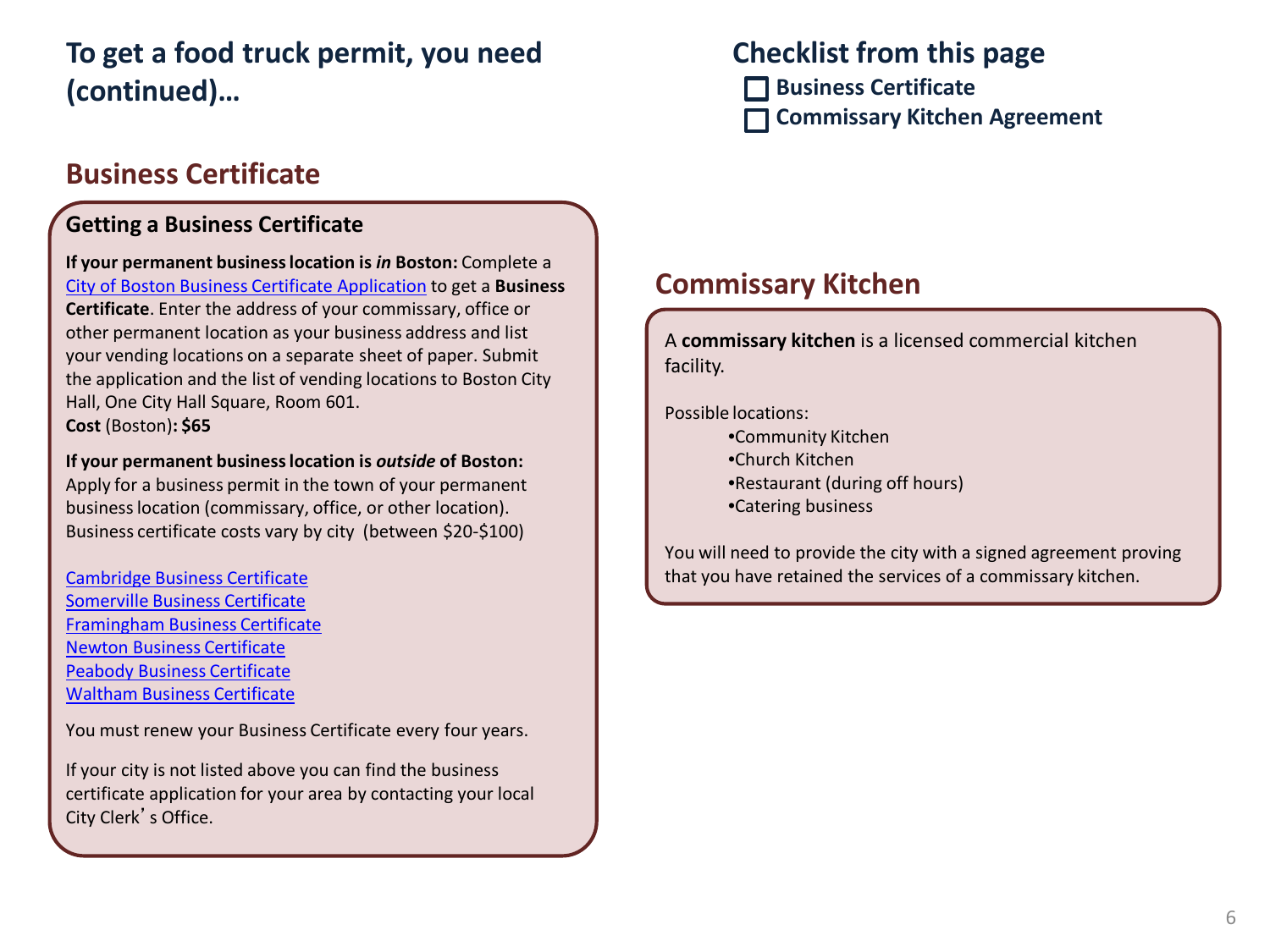# *Site Approval Option 1***: Public Site Licenses**

The City of Boston has designated 20 locations on public property as public sites. These 20 sites are the only locations on public property where vendors may vend. You can find a full list of the public sites [here,](http://www.cityofboston.gov/business/mobile/publicsites.asp) along with their vending slots and current occupants. Many of these are "cluster sites", with more than one food truck operating during each meal time.

To vend on a public site, you must acquire a site license (the site license application process is detailed on the next page). All site licenses last for three months. The process by which you may acquire a slot that is occupied by another vendor depends on the type of site.

*Prime sites:* You must apply for prime site slots in the mid-January annual prime site lottery. All new sites are prime sites for their first year. Occupants of prime sites may only renew their site licenses until the next prime site lottery. If an occupant releases their permit before the next prime site lottery, a mini lottery is held. The mini lottery takes place as needed and eligible vendors are notified. To participate in the lottery, you must plan to have a fully permitted and licensed truck ready by April 1<sup>st</sup> of the same year. Apply for the lottery at Boston City Hall, Room 603.

*Non-prime sites:* If you want an occupied slot on a non-prime site, you must wait for the current occupant of the slot to give up the slot. The occupant of a non-prime site may renew his or her site license as many times as she wishes. Open non-prime sites are distributed on a firstcome, first-served basis.

Vendors must pay the total cost of the license at the beginning of the three month license period. For example, a vendor who will operate during the breakfast slot Monday to Friday on a Tier One site must pay \$812.50 to get a three-month site license.

| Site costs per slot per day by meal |                             |                            |                               |
|-------------------------------------|-----------------------------|----------------------------|-------------------------------|
|                                     | Breakfast (6:00 - 10:00 AM) | Lunch (10:00 AM - 3:00 PM) | Dinner (3:00 - 9:00/11:00 PM) |
| <b>City Hall Plaza</b>              | \$50.00/slot/day            | \$50.00/slot/day           | <b>XX</b>                     |
| <b>Tier One</b>                     | \$12.50/slot/day            | \$25.00/slot/day           | \$12.50/slot/day              |
| <b>Tier Two</b>                     | \$8.25/slot/day             | \$16.50/slot/day           | \$8.25/slot/day               |
| <b>Tier Three</b>                   | \$4.25/slot/day             | \$8.50/slot/day            | \$4.25/slot/day               |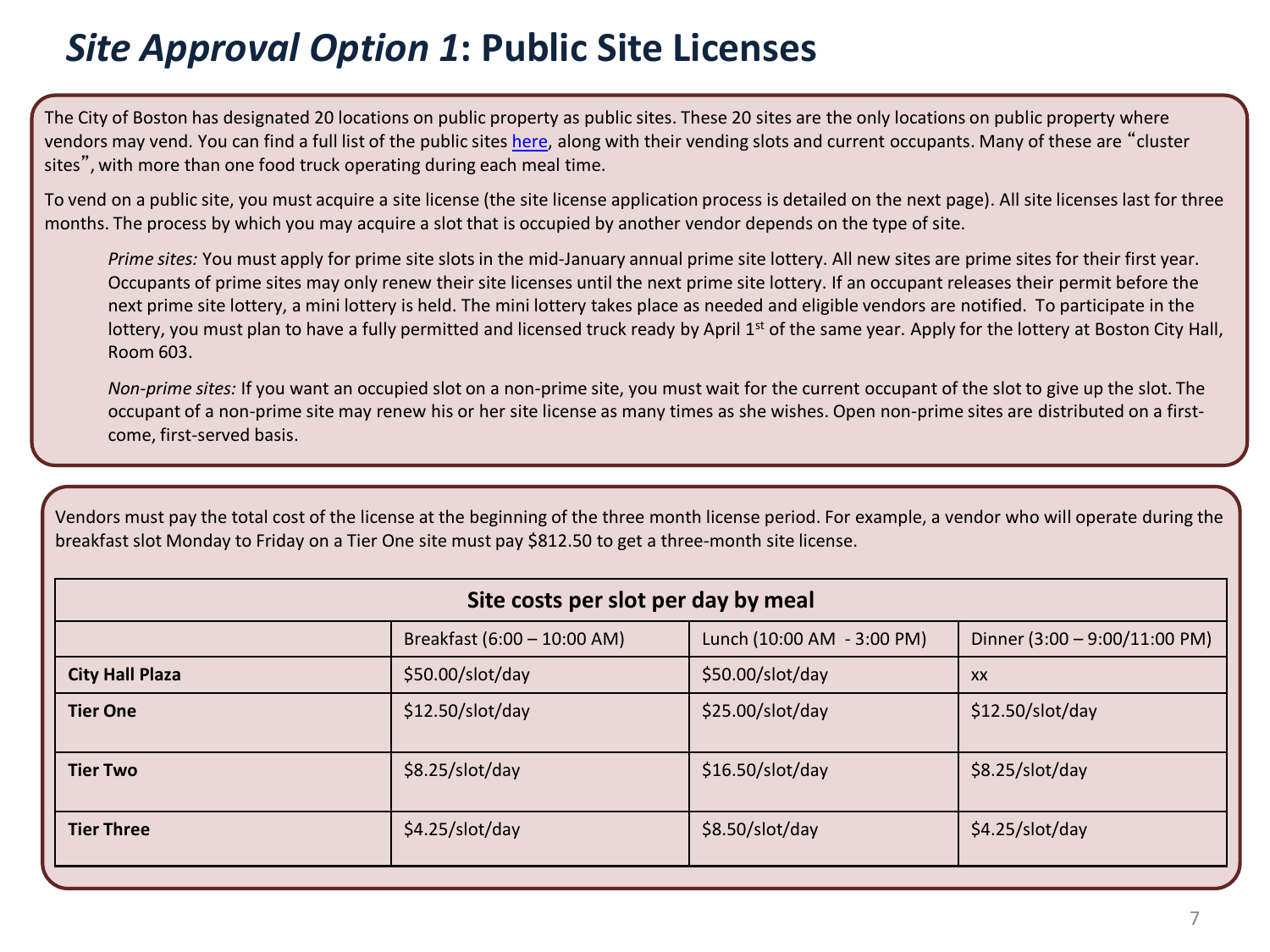# **Public Site Licenses**

#### **[Vending on an existing public site in an open slot](http://www.cityofboston.gov/business/mobile/approvedlocations.asp)**

Submit a [Food Truck Site License Application t](http://www.cityofboston.gov/Images_Documents/2013 Food Truck Site License Application Fillable3_tcm3-36411.pdf)o Public Works, Permitting Office, Boston City Hall, Room 715. Include the following documents:

- 1) Completed first page of [Food Truck Permit Application](http://www.cityofboston.gov/Images_Documents/2013 Food Truck Permit Application Fillable_tcm3-25641.pdf)
- 2) Completed [Pre-Approved Site Locations Worksheet](http://www.cityofboston.gov/Images_Documents/Food Truck Pre-approved site locations worksheet_cc_6-2-11_tcm3-25694.pdf)
- 3) [Business Plan](http://www.cityofboston.gov/business/mobile/approvedlocations.asp): A short description of your business, including:
	- a) Concept and sample menu (with at least one healthy option)
	- b) Statement on uniqueness of your product
	- c) Choice of participation in Rethink Your Drink campaign
	- d) Agreement not to compete with businesses within 100 feet of the site
	- e) Operations: timing (arrival, set up, business hours, departure), staffing, customer queuing, trash/area cleaning, staff restroom, strategy to keep 20 feet in front of and behind your vehicle clear of other vehicles
- 4) Proof of Commissary Kitchen (e.g. lease agreement)
- 5) Statement on Community Engagement
- 6) Statement on Environmental Sustainability

#### **[Proposing a new public site](http://www.cityofboston.gov/business/mobile/proposelocations.asp)**

Submit a [Food Truck Proposed Site Application](http://www.cityofboston.gov/Images_Documents/Food Truck Proposed Site Application_cc_6-13_tcm3-25923.pdf) to Public Works, Permitting Office, Boston City Hall, Room 715. Include the following documents:

- 1) Completed first page of Food Truck Permit [Application](http://www.cityofboston.gov/Images_Documents/2013 Food Truck Permit Application Fillable_tcm3-25641.pdf)
- 2) Completed [Proposed Site Locations Worksheet](http://www.cityofboston.gov/Images_Documents/Food Truck Proposed Site Worksheet CC 6-6-11_tcm3-25750.pdf) and a [Proposed Site Evaluation Form](http://www.cityofboston.gov/Images_Documents/Food Truck Site Evaluation Form (proposed site)_tcm3-25901.pdf)
- 3) [Business Plan](http://www.cityofboston.gov/business/mobile/approvedlocations.asp) (see box to the left for an explanation of the Business Plan)
- 4) Proof of Commissary Kitchen (e.g. lease agreement)
- 5) Statement on Community Engagement
- 6) Statement on Environmental Sustainability
- 7) Google Map printout indicating parking location
- 8) 360 degree photos of the proposed site

Note: If your proposed public site is approved, you are not guaranteed that spot. The site will be put into the lottery.

#### **If your public site application is approved (for either an existing or new public site)…**

1)Provide a certificate of insurance listing each approved location and including "City of Boston" as additionally insured for \$1,000,000 for each event triggering coverage

2)Provide proof that a registered letter was sent to the building management/property owners within 100 feet of each approved site to notify those businesses of the approval to vend

3)Provide proof that a registered letter was sent to the business owner(s) fronting the approved site 4)Contact other businesses and residences in the area to let them know about the new food truck (flyering)

#### Submit all documents to Boston City Hall, Room 603.

Ten days after mailing the registered letters, call Public Works. If Public Works has not received any complaints, give a check to Public Works to pay for your slots for the next three months and you will receive your public site license.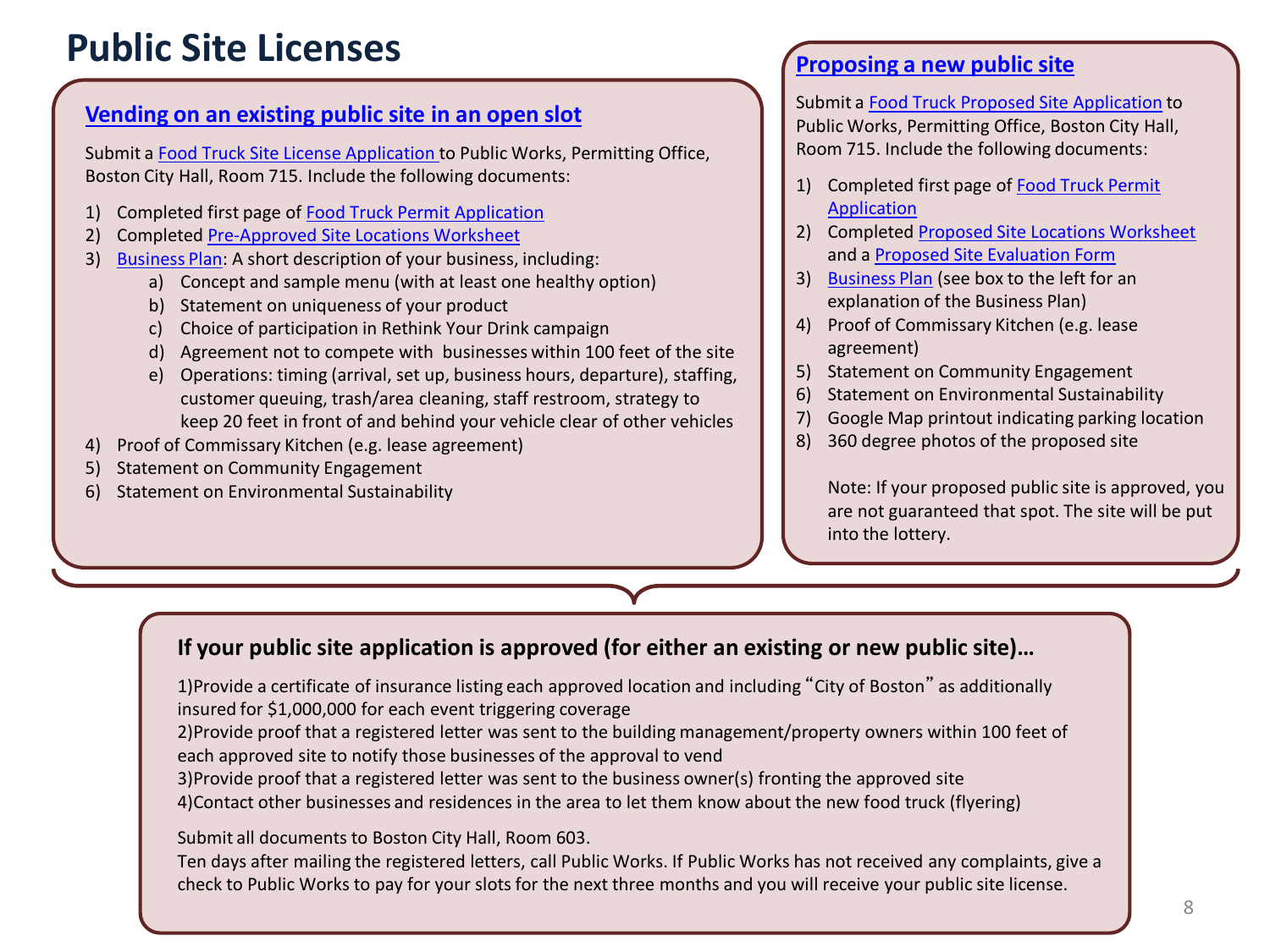# <span id="page-8-0"></span>*Site Approval Options 2 & 3***: Special and Private Site Licenses**

### **Vending on a special site**

Click [here](http://www.cityofboston.gov/business/mobile/special.asp) for the list of special sites and the application rules for each one

Each site has its own application procedure. Some special sites require vendors to complete the [public site application process.](#page-8-0)

Special sites include property owned by: •The Rose Fitzgerald Kennedy Greenway Conservancy

- •The Boys and Girls Club of Boston
- •The MBTA
- •The BRA/EDIC and others.

If you are approved for a special site, you must submit a copy of the lease and/or letter of agreement from the property owner as part of your Food Truck Permit Application

## **Vending on a private site**

If you will vend on a private site, you must submit the following documents as part of your Food Truck Permit Application:

#### 1)Completed [Food Truck Permit Application](http://www.cityofboston.gov/Images_Documents/2013 Food Truck Permit Application Fillable_tcm3-25641.pdf)

2)A copy of the lease and/or letter of agreement from the property owner 3)A photo of the site

4)A scaled drawing of the site, noting truck location and service plan 5)A copy of the [Use of Premise permit.](http://www.cityofboston.gov/isd/building/premises.asp)

- a) Most private property in Boston will require a conditional use permit in order to host a Food Truck.
- b) In order to obtain a conditional use permit, fill out the Use of Premise permit application (link above) and submit it electronically or to the Inspectional Services Department (ISD) at 1010 Massachusetts Ave.
- c) ISD will review your Use of Premise Permit Application and approve or deny it.
- d) Your application is likely to be denied. If ISD denies the Use of Premise permit application you may [appeal that decision](http://www.cityofboston.gov/isd/building/process.asp) to the Zoning Board of Appeals by filing an [Appeal Application](http://www.cityofboston.gov/Images_Documents/Board of Appeal_Appeal under Boston Zoning Code (BD09)_tcm3-18358.pdf) with ISD at 1010 Massachusetts Avenue (filing instructions [here\)](http://www.cityofboston.gov/Images_Documents/Board of Appeal Filing Instructions_tcm3-18357.pdf)
	- i. Cost of Appeal \$150
	- ii. The vendor must attend a hearing and tell the Board why the vendor should be permitted to operate in the vendor's chosen location. The Board will assess the appeal under [Article 6 of the Boston Zoning Code](http://www.bostonredevelopmentauthority.org/pdf/ZoningCode/Article6.pdf), based on the appropriateness of the location for food truck vending and the chance of adverse effect, hazard or nuisance.
	- iii. If the Board approves the location for food truck vending, the ISD will issue a Use of Premise permit to the vendor.